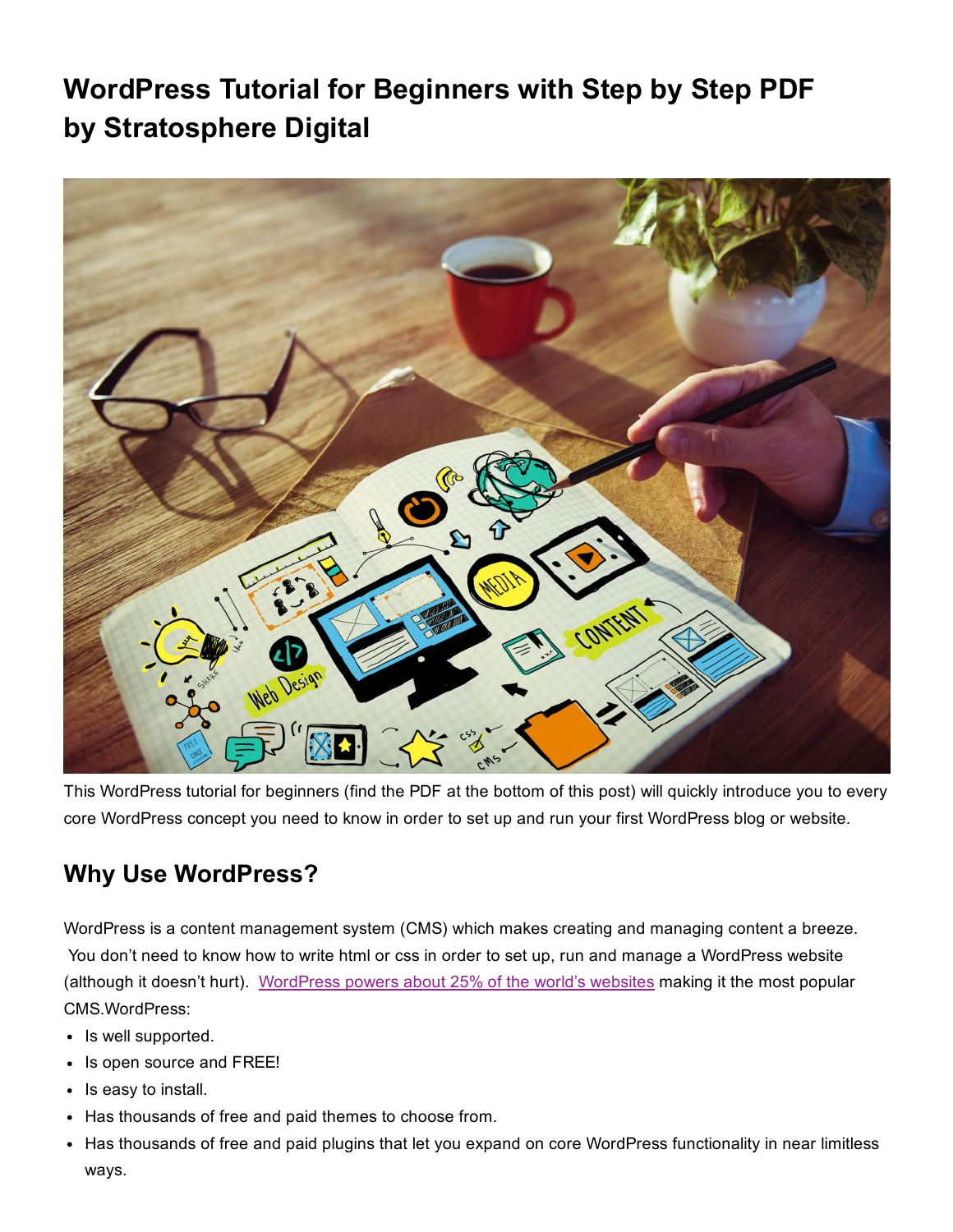- Is search engine friendly.
- Is a great blogging platform.
- Is highly extensible. If you can't find a plugin or theme for your needs you can create your own or hire a developer to create a plugin or theme for you.

#### Installing WordPress

There are different ways to install WordPress. This post will assume you are hosting with [SiteGround](https://www.siteground.com/index.htm?afcode=2207a85440ab21fcf614b8241cac0d70) and using their easy-installer. I personally use [SiteGround](https://www.siteground.com/index.htm?afcode=2207a85440ab21fcf614b8241cac0d70) to host all of my own sites as it is the fastest and most reliable hosting I have been able to find. That being said, mosts hosts now offer an easy-installer for WordPress and these instructions will be very similar across hosts.

To install WordPress using SiteGround hosting:

- Login to your SiteGround account
- Click "go to cPanel"

| cPanel Access                                                                                                                                                                                                                                          |
|--------------------------------------------------------------------------------------------------------------------------------------------------------------------------------------------------------------------------------------------------------|
| We recommend accessing cPanel securely. However, some internet providers block the<br>2083 port, which is used for the secure access. If you are not able to access the cPanel<br>securely, for normal access, uncheck the button below and try again. |
| Access cPanel Securely                                                                                                                                                                                                                                 |
| Remember my selection and do not show this message eagain.                                                                                                                                                                                             |
| Processi                                                                                                                                                                                                                                               |

click "proceed"



Click the WordPress icon in the autoinstallers section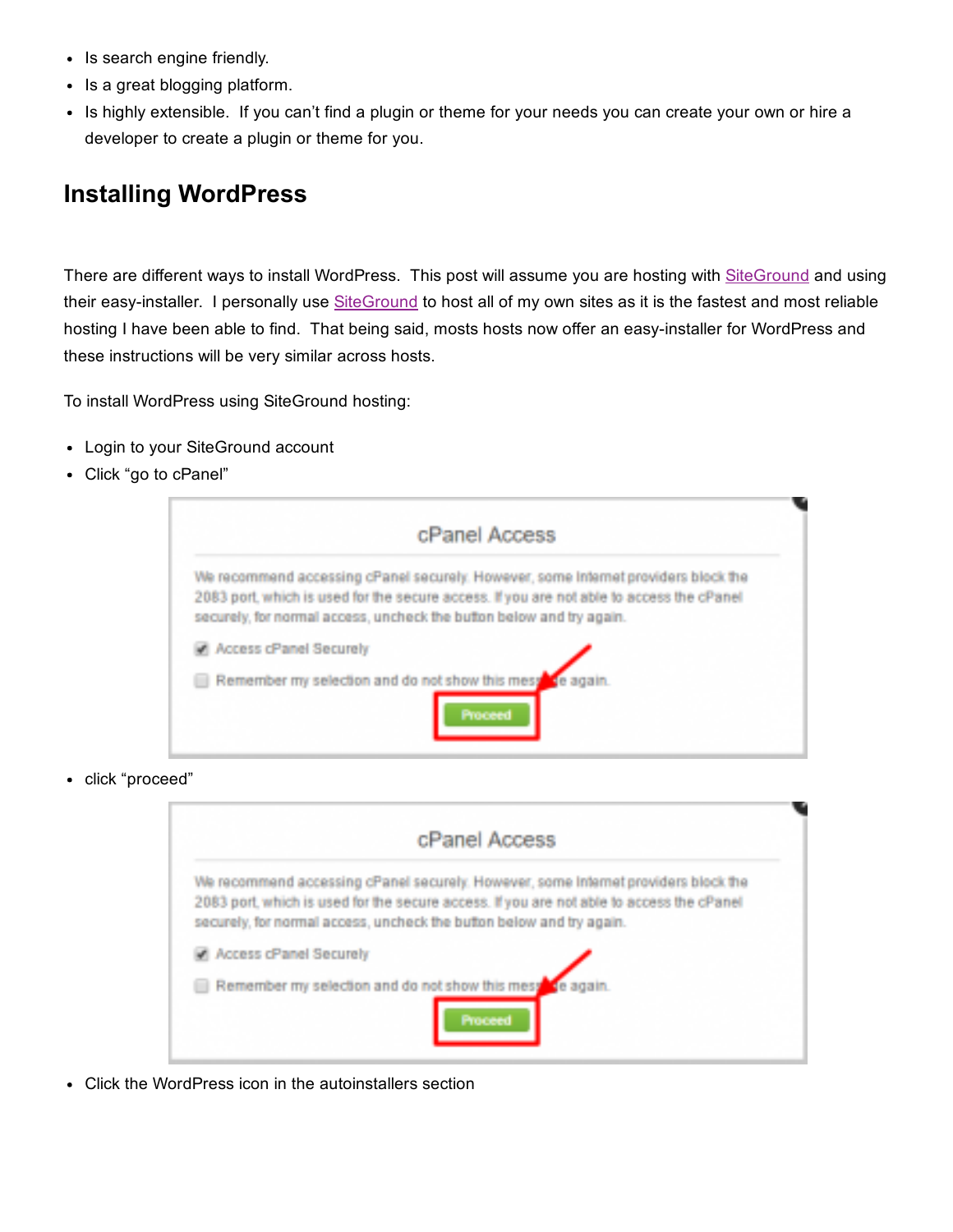|            |                   |               | <b>AUTOINSTALLERS</b>        |        |                        |                    |                                                 |
|------------|-------------------|---------------|------------------------------|--------|------------------------|--------------------|-------------------------------------------------|
| Softwarkwa | 5.0m<br>Software. | <b>Joemia</b> | Magerda<br><b>The Second</b> | CS Car | <b>President Paper</b> | ompete.<br>mark 43 | B)<br><b>Web</b><br>Application<br><b>Tools</b> |

Click the "install" tab

|         | WordPress         |          |             |       |                         |        |
|---------|-------------------|----------|-------------|-------|-------------------------|--------|
|         | ***** Version: 46 |          |             |       | Release Date: 16-esatro |        |
| Install | Overview.         | Features | Screenshots | Derno | Retings                 | Import |

Choose your protocol. If you don't know what this is for, leave it as is.

| Choose Protocol<br>If your site has SSL. then please |  |
|------------------------------------------------------|--|
| choose the HTTPS protocol.                           |  |

Choose the domain name you'd like to do the installation under.

| Choose Domain                       | mylesenglish.com |  |
|-------------------------------------|------------------|--|
| Please choose the domain to install |                  |  |
| the software.                       |                  |  |

Leave the directory blank unless you'd like to install wordpress in a subdirectory (like http://mysite.com/wordpress)

#### In Directory

The directory is relative to your domain and should not exist, e.g. To install at http://mydomain/dir/ just type dir. To install only in http://mydomain/ leave this empty.

- Leave the table prefix as is unless you are an advanced user and understand what this is.
- Fill in your site name and site description.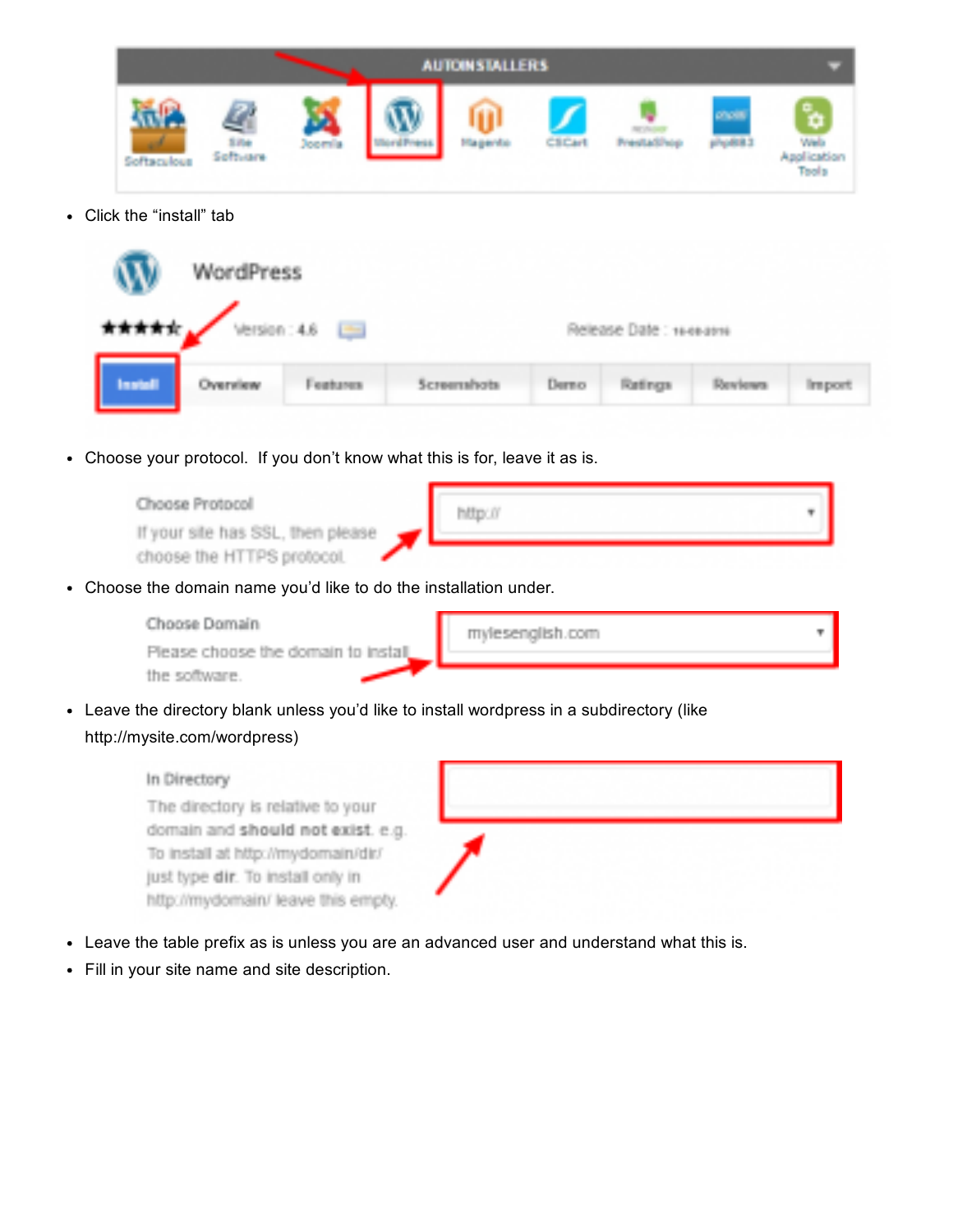| Site Settings             |                   |
|---------------------------|-------------------|
| Site Name                 | My Blog           |
| Site Description          | My WordPress Blog |
| Enable Multisite (WPMU) @ |                   |

Leave the multisite checkbox unchecked unless you plan to power multipe WordPress websites from a single install.



Choose an admin username, password and email address. Make sure you remember these as you will need them to log in to your WordPress website.

| Admin Usemame  | awaso                  |      |
|----------------|------------------------|------|
| Admin Password | XQDUP#NMU&             | Hide |
|                | Strong (58/100)        |      |
| Admin Email    | admin@mylesenglish.com |      |



If you'd like to limit login attempts for security purposes and/or enable passwordless login, check the applicable checkboxes.

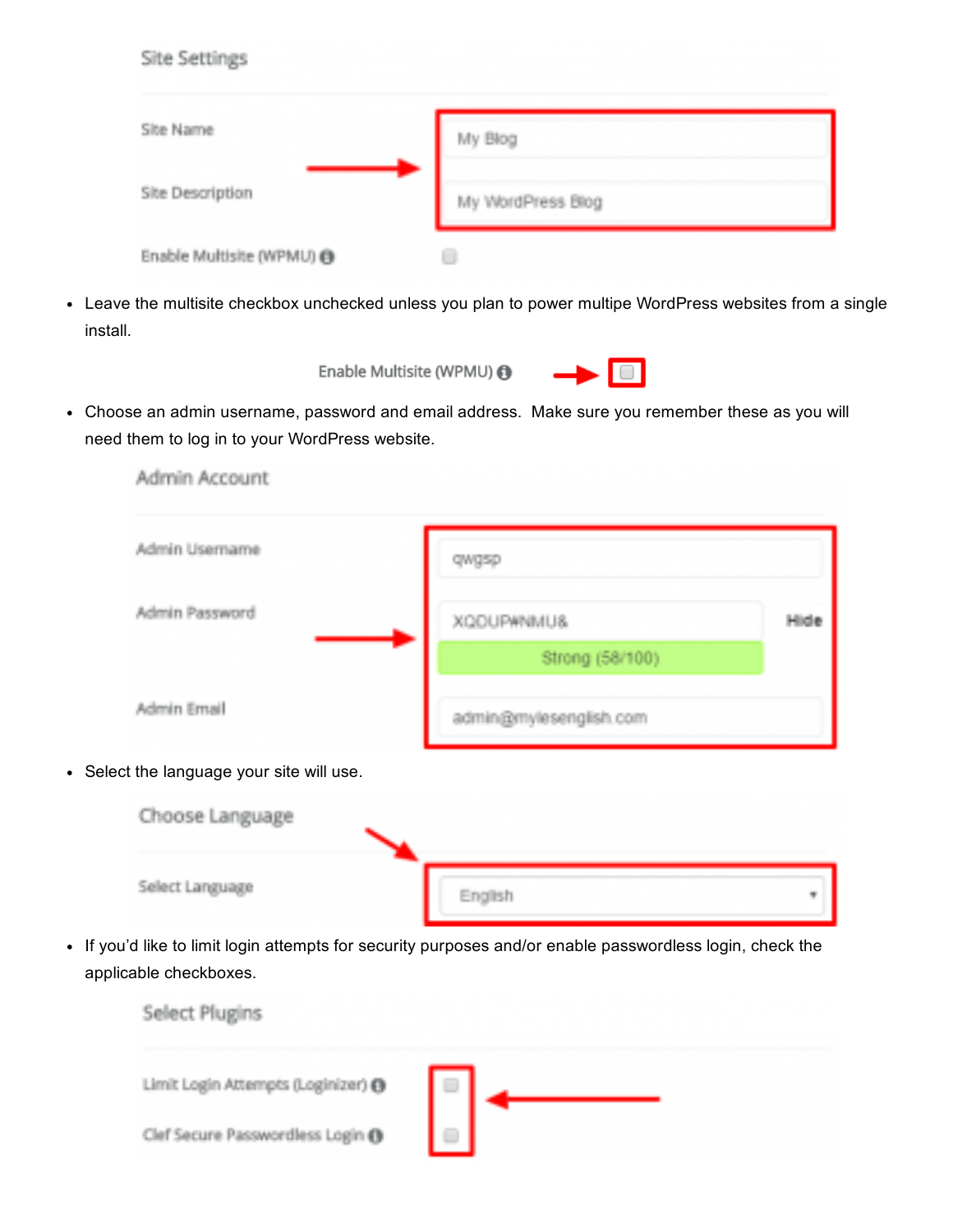- Skip the advanced options unless you are an advanced user.
- Click "install".

| Install |
|---------|
|---------|

That's all there is to installing WordPress using SiteGround's easy-installer.

You can find detailed instructions for installing WordPress using alternate methods here: [https://codex.wordpress.org/Installing\\_WordPress.](https://codex.wordpress.org/Installing_WordPress) This is recommended for advanced users only.

#### The Admin Area

Once you've installed WordPress you will want to navigate to the admin area (also referred to as the back-end).

The admin area is where you will manage your new website, add posts and pages, choose a theme, add plugins, create navigation menus, place widgets and so on. This area is for you and any users you choose to give access to. To navigate to the admin area, visit http://yourdomainname.com/wp-admin (replace yourdomainname with your actual domain name) and login with the credentials you created when installing WordPress. If you are viewing the front-end (what everyone visiting your website sees) of your website and you are logged in, you can easily navigate to the back-end by clicking your website's name in the "admin bar" which is the bar at the top of every page with a black background and several menu items.

#### Choosing a Theme

Choosing a theme is one of the first things you'll want to do when setting up your WordPress site. Themes set the overall design for your site. Each theme offers different options and page templates, so it is important that you carefully review a theme before settling on it.

Themes are separate from you content, so if you do decide to change a theme, your content will remain in place.

- If you aren't logged in, log in. Now, navigate to the admin area. Remember, you can log in by visiting http://youdomainname.com/wp-admin (where yourdomainname is the name of your domain).
- Next, find the "appearance" menu item in the long menu found on the left side of the admin area. Then choose the sub menu "themes".
- Click "Add New" at the top.
- Choose and install a theme from the list of themes.

# Setting Up a Theme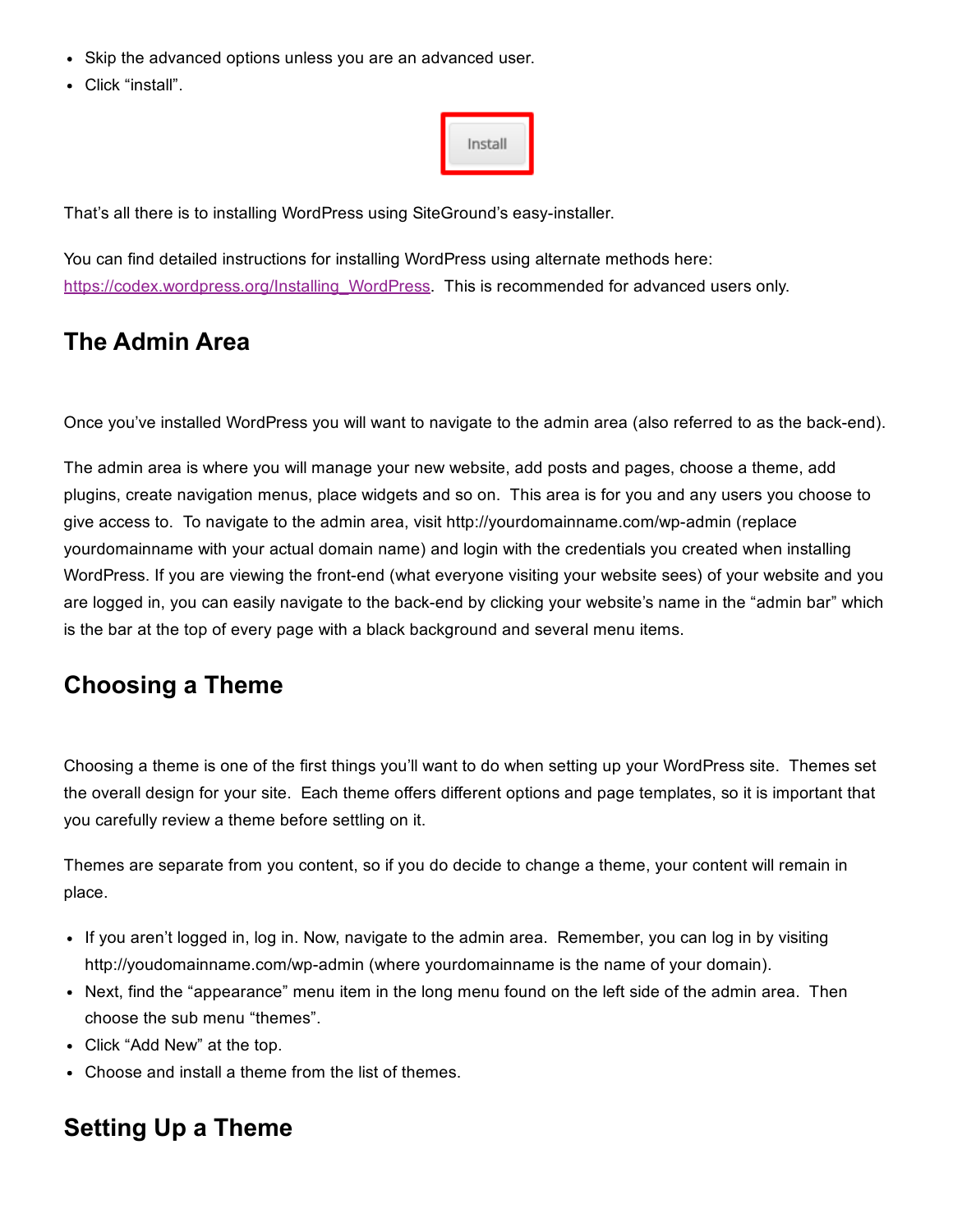Each theme will be a bit different to set up as the setup process is largely left up to the developer. You will have to refer to the theme's documentation for how to set it up. Look for the readme file (or similar) in the theme's folder.

There are some theme options that will remain the same across every theme. These options can be found in the admin area by clicking appearance->customize.

The most confusing option I've found is the "static front page", specifically when it comes to setting up your blog. To set up your blog you will first need to create a blank page. You can give the page a name like "blog". Now go to the customizer (appearance- $\geq$ customize), select "static front page" and set the dropdown under "posts page" to the blank page you just created.

The process will be similar for your homepage. You will create a page and give it a title like "home" (you can give it whatever title you want though) then go to the WordPress customizer and select your homepage as your front page.

It's important to include a link to your blog and homepage somewhere in your menu. More on that later.

These options are for the most part selfexplanatory. You will find a place to upload your logo, give your site a title and much more. Play around with them and have fun!

### Creating Pages

Pages are similar to blog posts, however they won't show on your blog. Pages are meant for pages like "About Us", "Contact Us", "Our Team" and so on.

To create a page:

- Click "pages" in the admin area.
- Click "add new" at the top.
- Add your title and content.
- Choose a template which is a dropdown found under page attributes.
- Publish your page or save it as a draft.

Page templates will take your content and title and present them as different layouts. Common templates include a full width page and left and right hand sidebar pages. Page template selections vary by theme. You can design your page using the built in WYSIWYG editor or if you are familiar with HTML and CSS you can click the "text" tab at the top left of the page editor and enter your HTML and CSS there.

You will probably find the WYSIWYG editor to be a bit lacking for page designs. There are some themes like [Divi](https://www.elegantthemes.com/gallery/divi/) which have a page builder included. Keep in mind that these are not really professional methods for building and designing websites and they are geared toward DIYers. If you are serious about creating a website for your business, consider hiring a professional (like [myself](http://mylesenglish.com/)) to design and build your website. There's nothing worse for you business than a home-made website.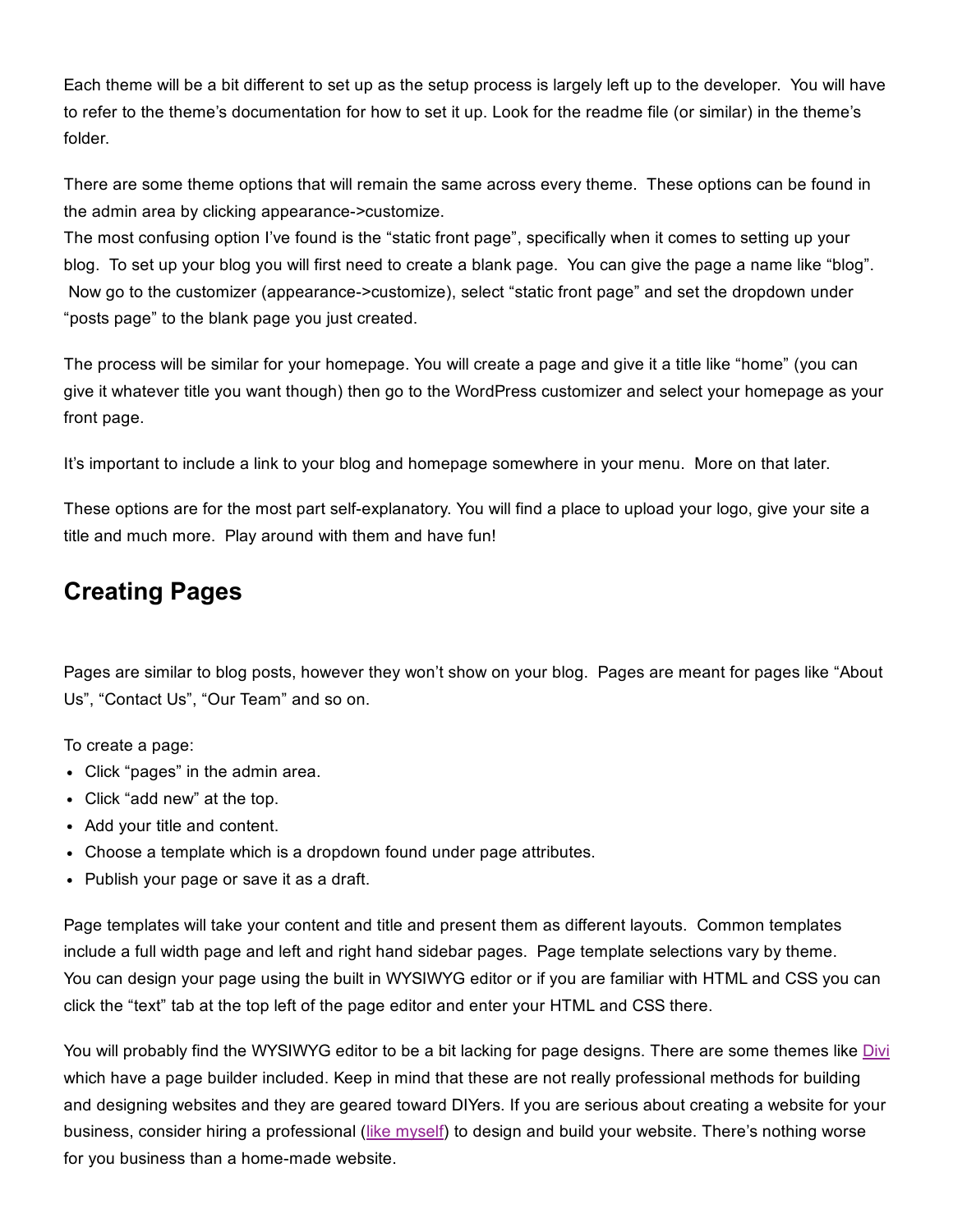#### Writing a Blog Post

Writing a blog post is simple.

- Make sure you are in the admin area, then in the left hand menu, click "posts".
- Click "Add New"
- Add your title, content, categories and tags.
- Click "publish" or "save draft" if you would like to save a draft that you will publish later.

#### Blog Post Categories

While it's not necessary to use categories, they can help organize your site's content, especiall if you have hundreds of blog posts. When creating or editing a post you will see a meta box (one of the white boxes to the side or below the editor) with the word "Categories" at the top. Here you can add new categories and select the categories you'd like to add your blog posts to.

Think carefully about the categories you'd like to use and keep them simple. For example, if I were running a website on WordPress, I'd probably use categories like Themes, Plugins, Reviews and Tutorials. These categories are easy to understand and would keep the site easy to navigate.

You may be wondering now how an end user can find these categories. You will need to either add these categories to a navigation menu or widget. More on that later.

There are of course several other nuances when it comes to publishing and managing blog posts. Most of them are self-explanatory, but if you ever get stuck, Google is your friend.

#### The Media Library

WordPress includes a media library for managing all of you pictures, videos and file uploads.

The media library can be found in the admin area in the left menu. Click "media" to navigate to the media library.Any media you upload can be used in your posts and pages.

It's important to understand that once you've uploaded a file (image, video, etc.) that it is now on your server (your website) and doesn't have to be uploaded again.

# Adding Media to a Post or a Page

When creating or editing a post or page click "add media" which is a button found just above the content area. You can include existing media already uploaded to your website or upload new media. Try not to upload the same file more than once as it will take up extra space and add clutter. If you've already uploaded the file, select it from your media library!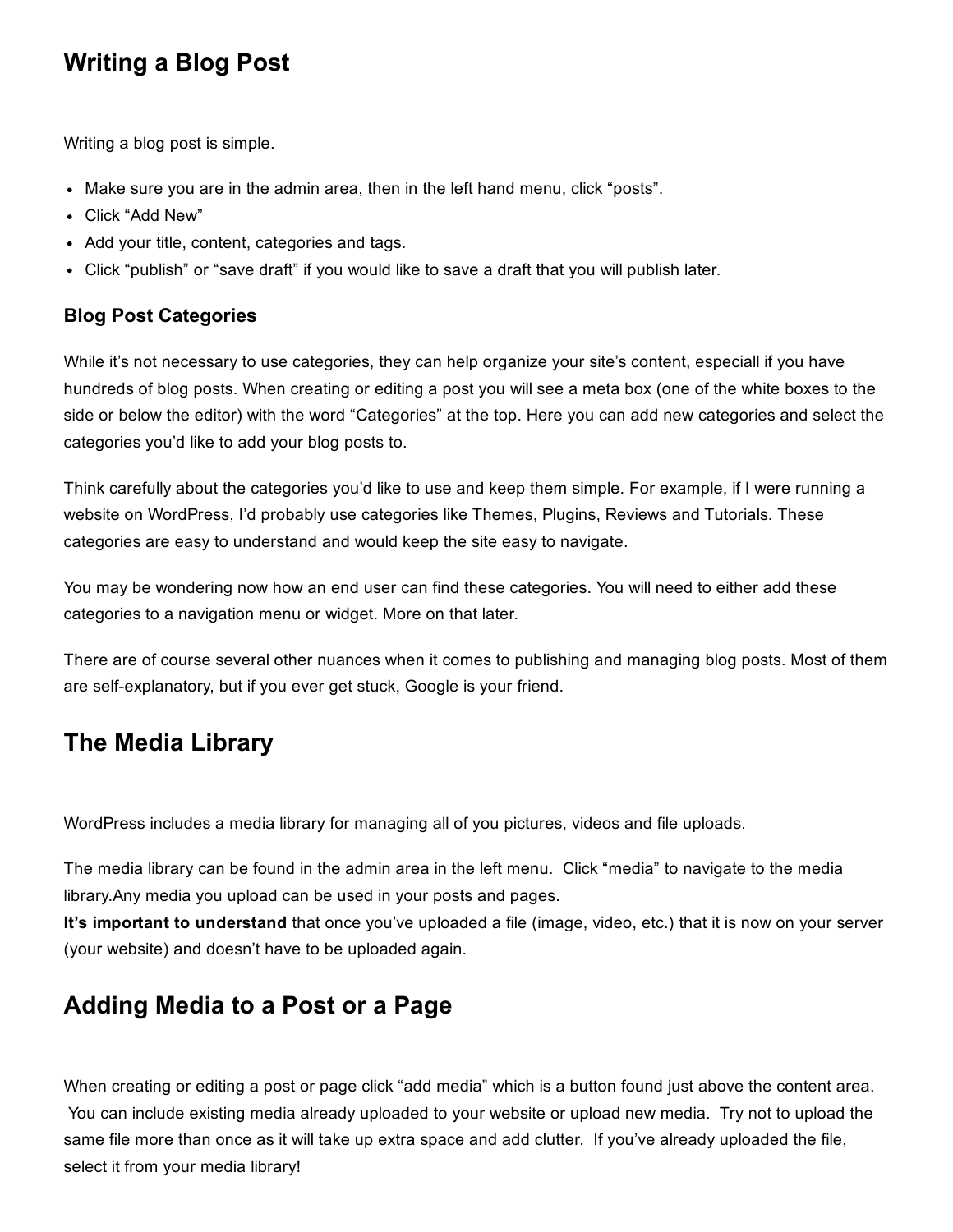# Setting Up Menus

People need a way to navigate through the content on your website. This is where menus come in.

Each theme has different menu locations. Every theme should have at least one menu location. Some themes will have several menu locations such as the main menu, top menu and footer menu. Menu locations are theme dependant, so make sure to choose a theme that supports the menu locations you need. You can however hire a developer to modify an existing theme to support any menu location.

- In the admin area select "appearance" from the left menu.
- Select the sub-menu "menus".
- Click "create a new menu".
- Give the menu a name.
- Click "create menu".
- On the left hand side you will see a list of pages. Select the pages to add then click "add to menu".
- You can now drag and drop the pages in the order you like.
- You can also create sub-menus by dragging any menu item underneath it's parent and positioning it slightly to the right.
- Click "save menu".

Now you have a menu created, but you haven't placed it anywhere yet. If you haven't placed the menu somewhere, it won't show!

- There is a tab near the top of the page called "manage locations". Click it.
- Select the menu you just created from the dropdown for your desired theme location and then click "save changes".
- You menu will now appear in the front-end.

When you navigate to appearance->menus you'll see to the left you can choose categories, custom links and sometimes more things you can add to menus depending upon the theme and/or plugins you have installed.

| Pages               | $\overline{\mathbf{v}}$ | Menu Name Menu 1                                                                                                               | Save Menu |  |  |  |  |  |
|---------------------|-------------------------|--------------------------------------------------------------------------------------------------------------------------------|-----------|--|--|--|--|--|
| Posts               | $\overline{\mathbf{v}}$ | <b>Menu Structure</b>                                                                                                          |           |  |  |  |  |  |
| Projects            | $\mathbf{v}$            | Drag each item into the order you prefer. Click the arrow on the right of the item to reveal additional configuration options. |           |  |  |  |  |  |
| <b>Portfolios</b>   | $\mathbf v$             | Home<br>Page $\overline{\phantom{a}}$                                                                                          |           |  |  |  |  |  |
| <b>Custom Links</b> | $\mathbf{v}$            | Contact<br>Page $\overline{\mathbf{v}}$                                                                                        |           |  |  |  |  |  |
| Categories          | $\mathbf{v}$            | Contact Me sub item<br>Page $\overline{\mathbf{v}}$                                                                            |           |  |  |  |  |  |
| <b>Categories</b>   | $\overline{\mathbf{v}}$ |                                                                                                                                |           |  |  |  |  |  |
| <b>Difficulty</b>   | $\mathbf{v}$            | Request an Estimate sub item<br>Page $\overline{\mathbf{v}}$                                                                   |           |  |  |  |  |  |
| Category            | $\overline{\mathbf{v}}$ | Portfolio<br>Page $\Psi$                                                                                                       |           |  |  |  |  |  |
| Categories          | $\overline{\mathbf{v}}$ | Services<br>Custom Link $\overline{\mathbf{v}}$                                                                                |           |  |  |  |  |  |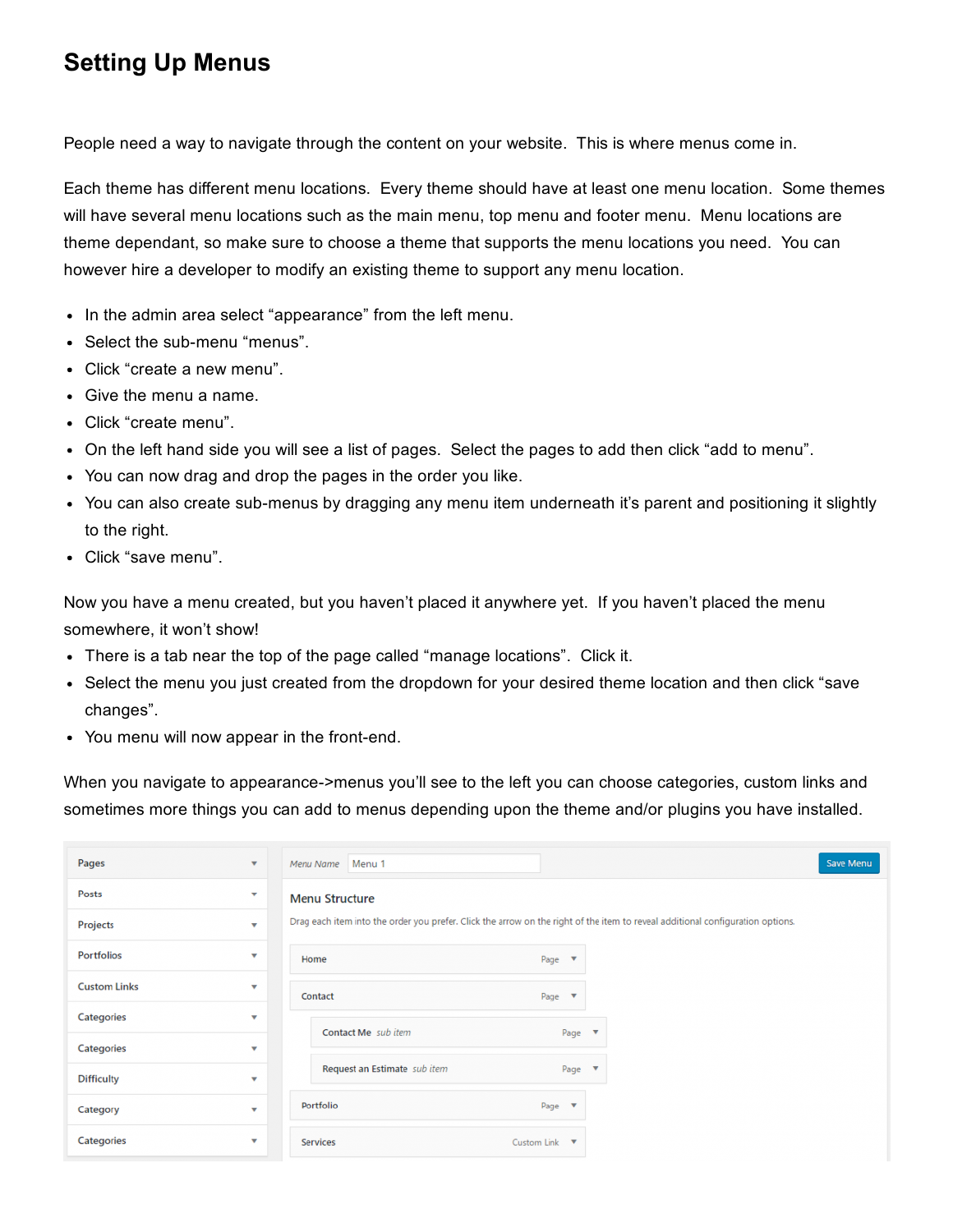### **Widgets**

Widgets can do all sorts of different things from showing your latest blog posts to showing recent comments. The most common place for widgets is in the sidebar.

To place and choose widgets:

- In the admin area click the "appearance" menu, then click the sub-menu "widgets".
- Now on the right hand side of your screen you will see the available widget areas. Every theme will have different widget areas.
- Expand the widget area you would like to add a widget to by clicking the little arrow.
- Drag a widget from the list of widgets into that area.
- Expand the widget you just added by clicking it's arrow.
- Select and enter your desired options.
- Click "save".

# **Plugins**

Plugins are used to expand upon the core functionality of WordPress. If you ever find yourself needing to do something with your website that WordPress doesn't do by default, you'll want to try to find a plugin.

Some common plugins are used for:

- Contact forms (Contact Form 7)
- Website backups (Updraft Plus)
- Security (Wordfence)
- Portfolios
- eCommerce (WooCommerce)
- Quizzes (WP Pro Quiz)
- Membership Restriction (Paid Memberships Pro)
- Invoicing (Sprout Invoices)

To install a plugin:

- In the admin area select "plugins" from the left menu.
- At the top click "add new".
- Search for the desired type of plugin you are looking for.
- Click "install" for the plugin you would like to install.
- After the plugins is installed, click "activate plugin".

The plugin will now be installed and ready to use.Every plugin will be different. You will have to refer to the plugin's documentation on how to use the plugin.Try to only install plugins that have good ratings and are tested with your version of WordPress. While rare, a plugin can break your site. Installing only trusted plugins will reduce this risk.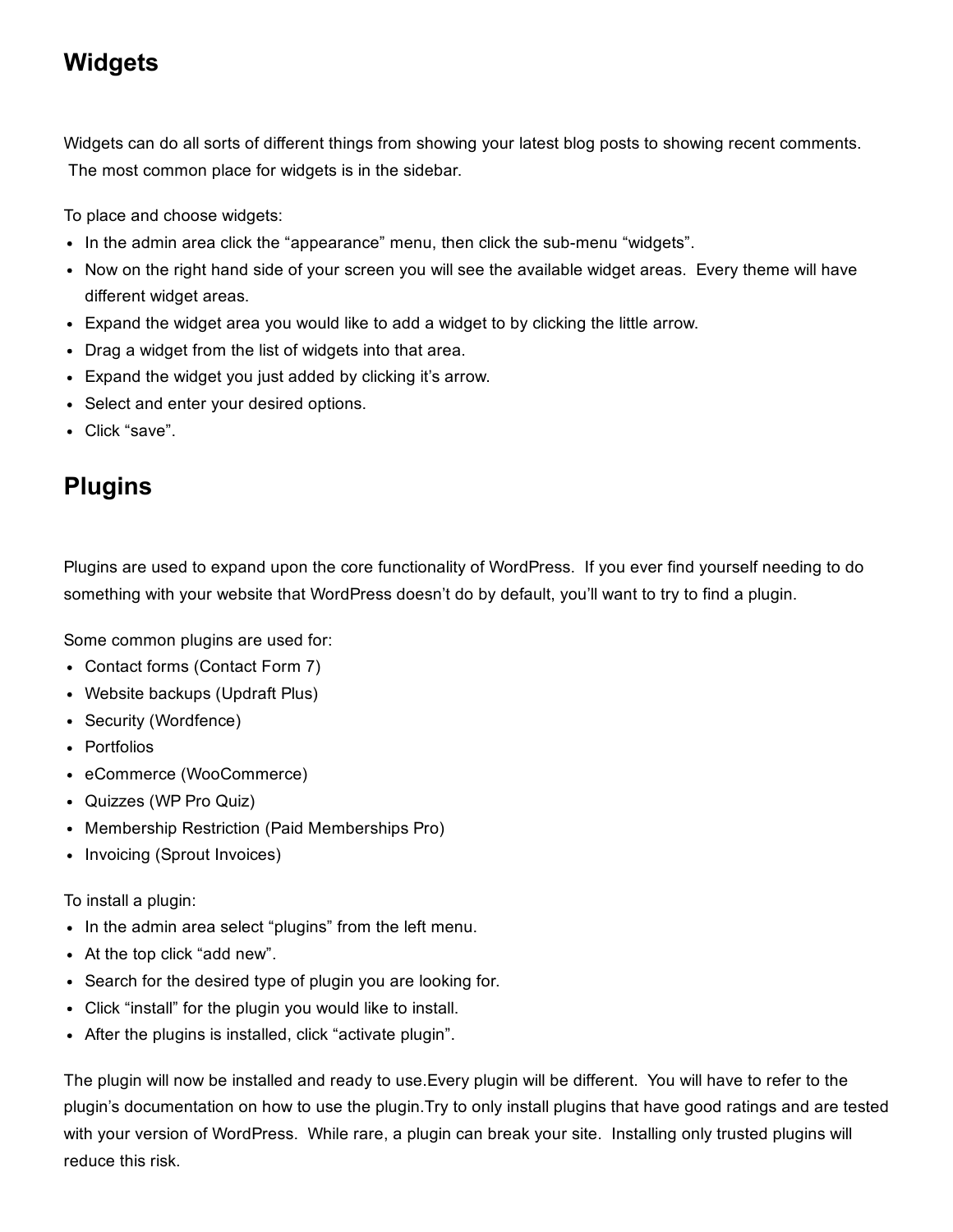It's also a good idea to only install plugins that you absolutely need. Installing too many plugins can slow down your site.

### Users

WordPress has a fairly powerful user management system built in. There are many different user roles to select. These roles give your website's users access to different features in your website's back-end.

The most powerful role is the "admin" role. The administrator can do anything. There are no restrictions and thus you should be very careful who you assign this role to. Someone with this role could delete your entire site, so make sure you only give administrator access to people you trust or your web developer if they request access.To manage your users you will need to click "users" in the left menu in the admin area. Here you can manually add, edit and delete users. You can change their contact info, passwords, names etc. You won't generally want to change other user's info, but you may have to from time to time. The most common operations you will be using here will be adding new users and changing their permissions. To add a new user:

- Click "add new".
- Fill out the required info and save.

To change user permissions:

- In the user area, click the user's name you would like to edit.
- Where it says "role", select the appropriate role.
- Scroll down and click "update user".

Here's a brief description of each role taken from WordPress.org:

- Administrator nothing is off limits\* *(see note below)*
- Editor has access to all posts, pages, comments, categories, tags, and links.
- Author can write, upload photos to, edit, and publish their own posts.
- Contributor has no publishing or uploading capability, but can write and edit their own posts until they are published
- Follower (public sites) / Viewer (private sites only) can read and comment on posts and pages

For a more thorough list of user roles and capabilities visit https://en.support.wordpress.com/user-roles/

#### **Shortcodes**

A shortcode is a simple way of including dynamic (changing) content into any post or page. Many plugins will include shortcodes and often it's only a matter of finding it and copying and pasting the shortcode where you'd like. This is how many contact forms work.

Shortcodes begin and end with square brackets like []. Each shortcode will have a name as well like "contactform". So the "contact-form" shortcode would look like [contact-form]. There is an opening and closing square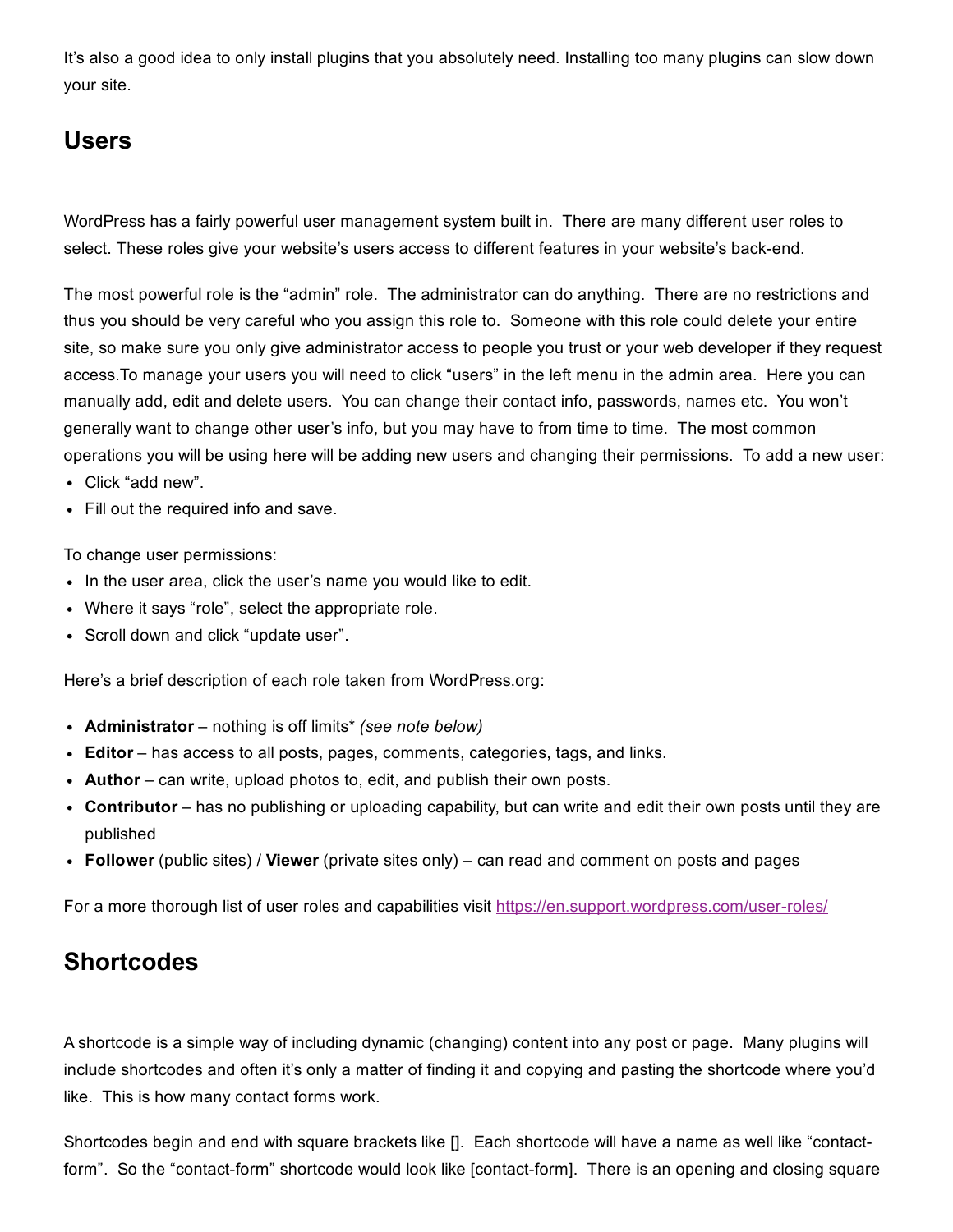bracket with the shortcode name inside.You can include shortcodes in any page or post simply by pasting it in or typing it in. Spelling errors will cause the shortcode to not work. If the shortcode does not exist it will not do anything either.

Here's a more detailed article on shortcodes: [http://www.smashingmagazine.com/2012/05/wordpress](http://www.smashingmagazine.com/2012/05/wordpress-shortcodes-complete-guide/)shortcodes-complete-quide

### Should You Build Your Own WordPress Website or Hire a Professional

This all depends upon your business, goals, expectations and of course your budget.

If your goals are to set up a blog you can share with friends and family, then by all means make your own website.

If you are a busy business owner looking to grow your business, please hire a professional. Your business will thank you.

#### Why Hire a Pro?

A lot more goes into building a website than you are probably aware of. Everyone knows a website has to look good if it's going to be taken seriously and perceived as being credible. This is likely something you won't be able to achieve on your own. It takes thousands of hours to get good at designing websites and good website design is only the first step in succeeding online.

You may be thinking that you can grab a theme or template and that's going to be good enough. Yes, there are some amazing looking themes, but you won't find one that perfectly suits your business, branding and messaging. You should never squeeze your business identity into a prepackaged theme. You should be designing your website around your business and your customers. Do you really want to compromise your business and messaging to save a few dollars?

Some professional devepoers and designers will start with a theme, but customize it to suit your business and it's messaging. This gives you the best of both worlds. It saves time (and thus dollars), but no compromises are made with your business and messaging.

Consider as well the amount of business you expect to come from your website. For small businesses this is usually tens of thousands to hundreds of thousands per year. Medium and large sized businesses can see millions through their website every year.

So, aside from a nice design, what else is there to think about when creating your website? A lot of things!

- User Experience.
- Navigation Structure.
- Search Engine Optimization. Can people find your website and it's content through search engines?
- Site speed. If your site is slow it will be penalized by search engines and abandoned by users. A good web developer can help you improve your website's speed.